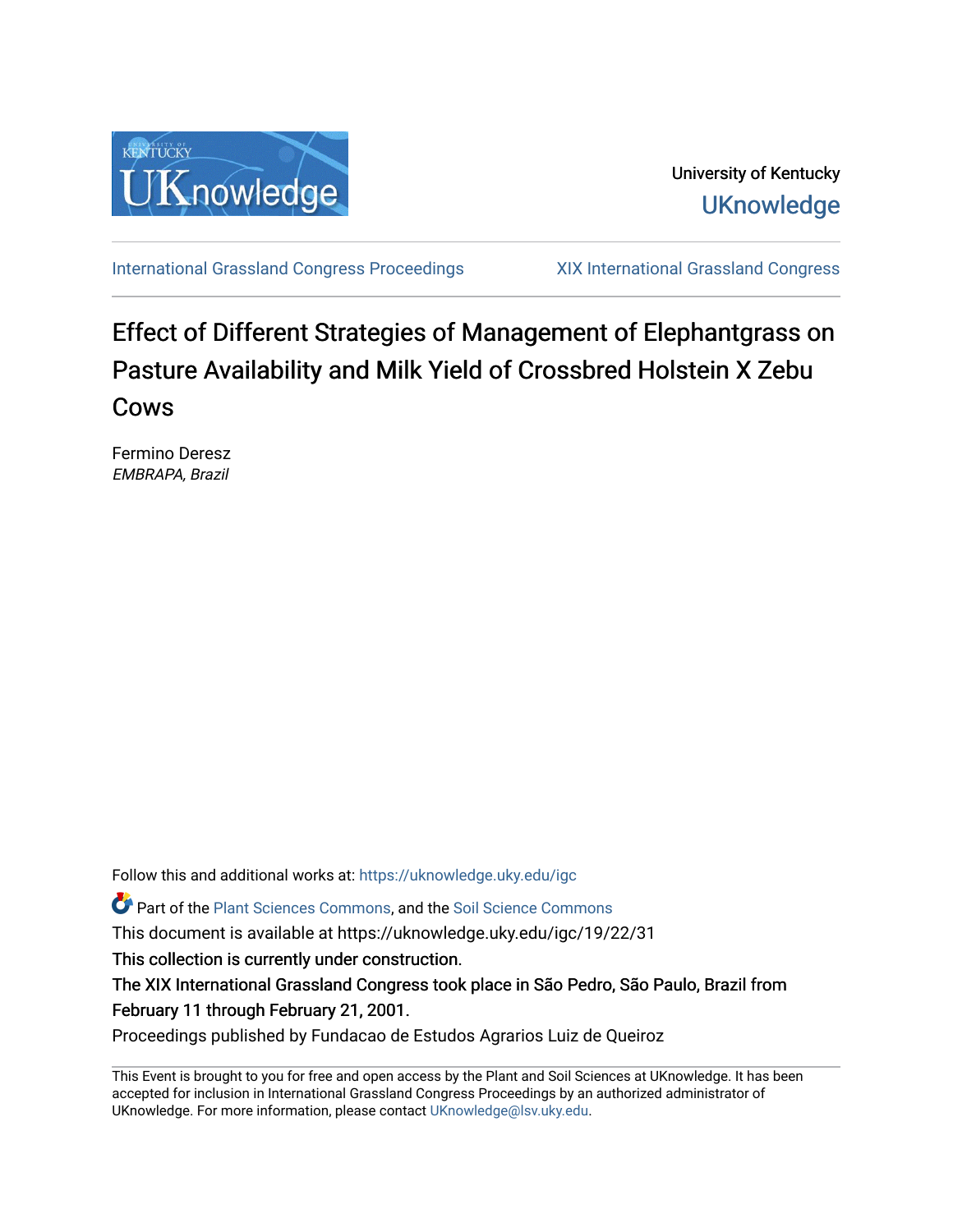# **EFFECT OF DIFFERENT STRATEGIES OF MANAGEMENT OF ELEPHANTGRASS ON PASTURE AVAILABILITY AND MILK YIELD OF CROSSBRED HOLSTEIN X ZEBU COWS**

Fermino Deresz

Embrapa - National Dairy Cattle Research Center - Rua Eugênio do Nascimento, 610 - Juiz de Fora, MG, Brasil, 36038-330. CNPq Fellowship

#### **Abstract**

The trial was done to study different strategies of pasture management on milk production of cows grazing Elephantgrass (*Pennisetum purpureum*, Schum.). The treatments were: Elephantgrass with 30 days of resting and fertilized monthly (30MF), fertilized every two months (30BF). Elephantgrass with 45 days of resting and a stubble height of 90-100 cm (45HS) or a stubble height of 40-50 cm (45LS). The stubble height for treatments 30MF and 30BF was 90-100 cm. The study was done using six crossbred Holstein x Zebu cows/treatment, with 100 days of lactation, on average. The experimental design was a completely randomized block design with two replication. The stocking rate was 4.5 cows/ha and no concentrate was fed. The pasture was fertilized with 200 kg/ha/year of N and K<sub>2</sub>O. It was also applied 40 kg/ha/year of  $P_2O_5$  and 1,000 kg/ha/year of dolomitic limestone. The average fat corrected (4%) milk yield was 10.3, 10.5, 9.3 and 9.2 kg/cow/day for treatments 30MF, 30BF, 45HS and 45LS, respectively. There were no effects (P>0.05) of stubble height or fertilization frequency, but the treatments with 30-day resting produced more  $(P<0.05)$ milk than those grazing at 45-day resting (10.4 versus 9.3). The overall average dry matter availability during the period was 1,652, 1,465, 1,821 and 1,707 kg/ha/cycle for the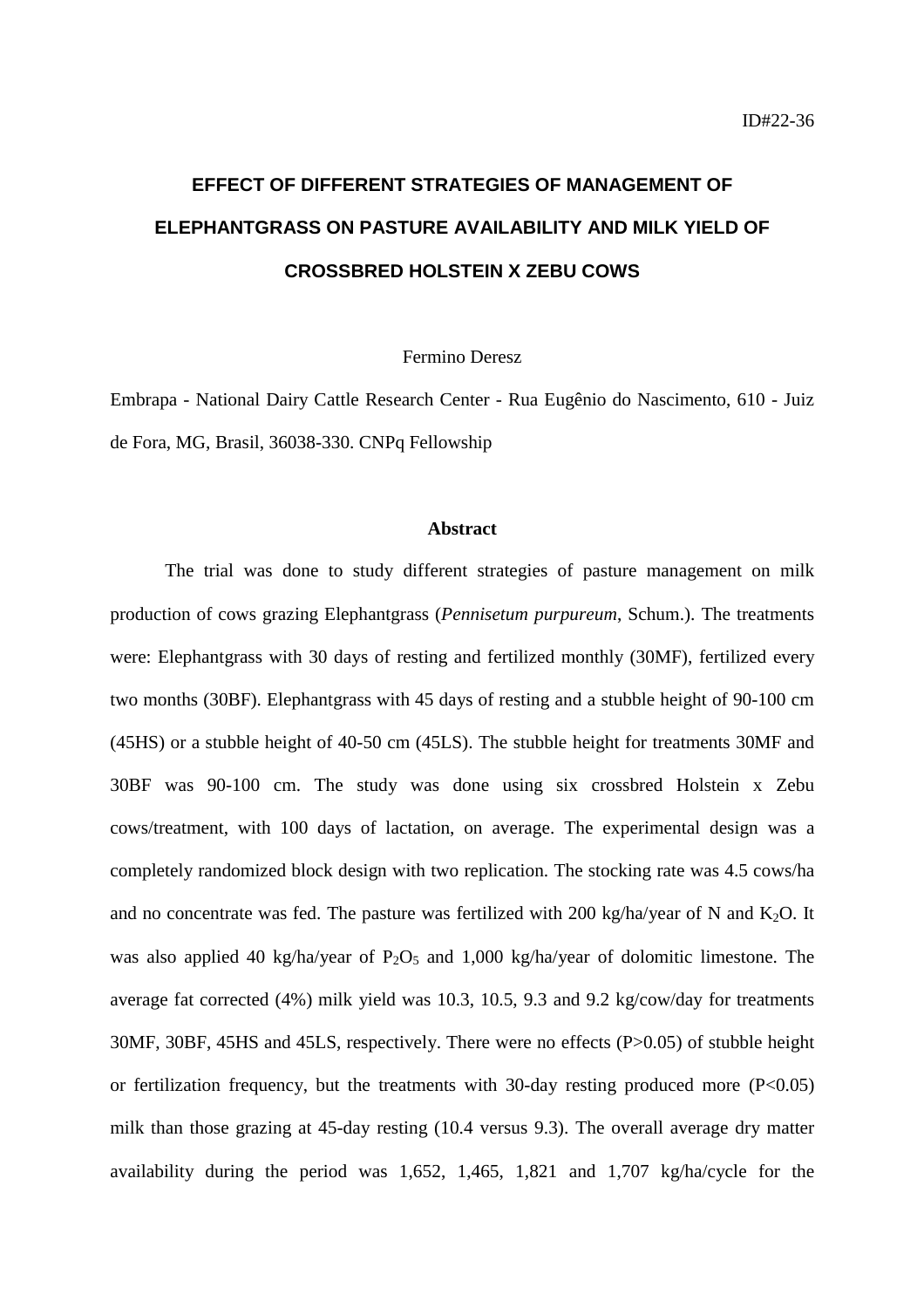treatments 30MF, 30BF, 45HS and 45LS, respectively, and there was no treatment difference  $(P>0.05)$ .

**Keywords**: Crossbred milking cows, *Pennisetum purpureum* Schum., resting period, rotational grazing, stubble height.

### **Introduction**

Elephantgrass (*Pennisetum purpureum*, Schum.) is a high yielding tropical forage, in general, well adapted to the Brazilian conditions, since it is cropped from North to South of Brazil. It is possible to get 15,000 kg/ha of milk during the 180 days of the rainy season (Deresz, 1994) using crossbred Holstein x Zebu cows. Deresz et al. (1994) reported daily average milk yield of 12 to 14 kg with crossbred Holstein x Zebu cows, grazing Elephantgrass during the rainy season, without concentrate supplementation. In this case Elephantgrass pasture was fertilized with 200 kg/ha of N and  $K_2O$ , during the rainy season.

The resting period is an important factor in relation to the pasture management, since it interferes with the pasture quality, quantity, number of paddocks and milk yield response as reported by Deresz et al. (1994). The literature lacks information about the effect of different resting periods on milk yield on Elephantgrass pasture. However, Aroeira et al. (1999) found no effect of 30 versus 45 days resting period on milk yield or feed intake on Elephantgrass rotationally managed pasture, but there was significant effect on dry matter availability in favor of 45 days resting period.

The objective of this study was to compare 30-versus 45-day resting, two stubble height with 45 days resting and monthly and bimonthly fertilization with 30 days resting on dry matter availability and milk yield.

#### **Material and Methods**

The study was carried out during the rainy season of 1995, using an area of Elephantgrass (*Pennisetum purpureum* Schum.) that have been utilized in grazing trials since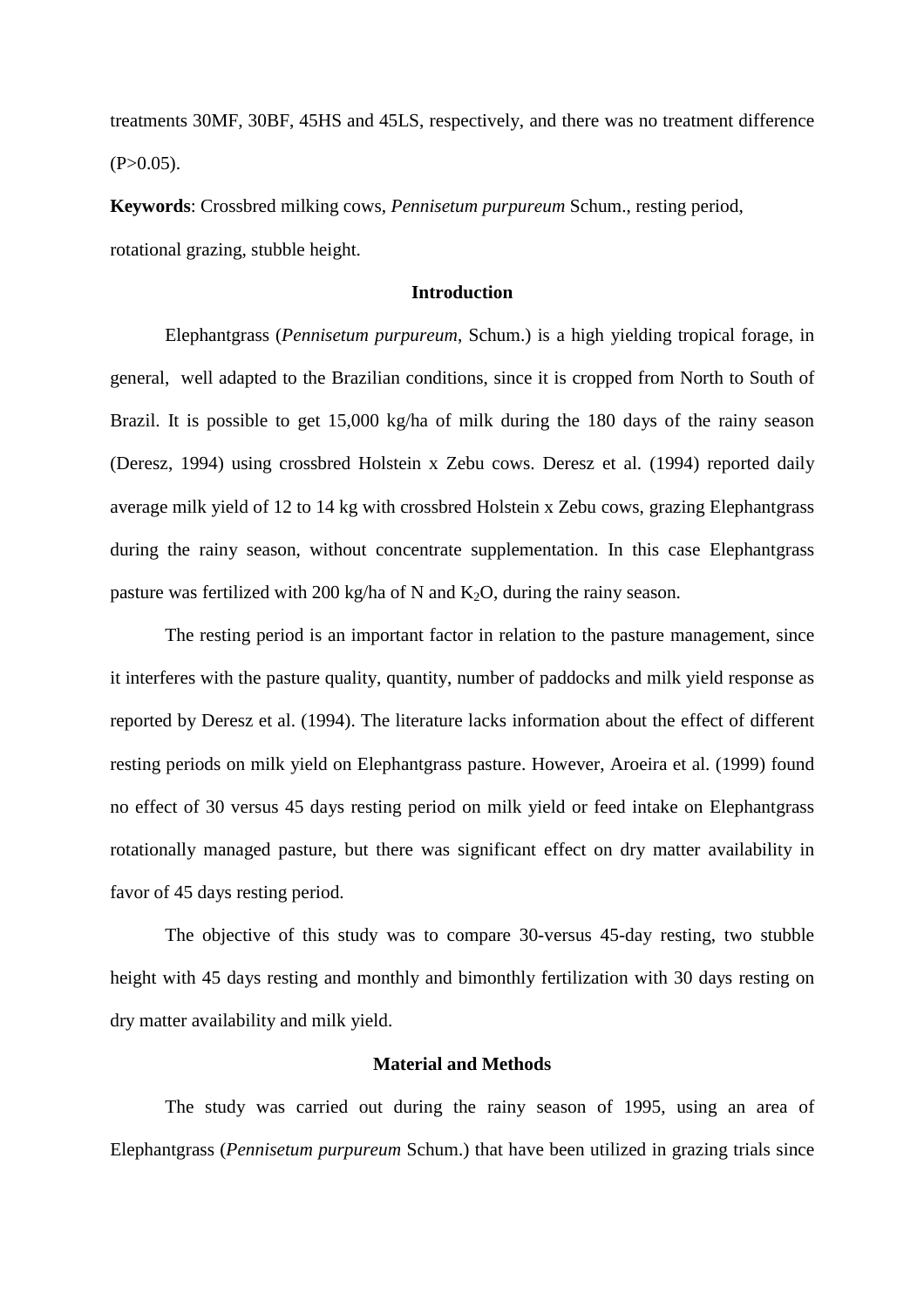1988, annually fertilized with 200 kg/ha/year of N and  $K_2$ 0. The treatments were: Elephantgrass with 30 days of resting and fertilized monthly (30MF) or bimonthly (30BF). Elephantgrass with 45 days of resting and a stubble height of 90-100 cm (45HS) or 40-50 cm (45LS). The stubble height for 30MF and 30BF was 90-100 cm. The study was conducted using Holstein x Zebu cows, with 100 days of lactation, on average. The cows were allotted to the treatments in a completely randomized block design, based on body weight and milk yield. There was two area replication and three cows/replication. The stoking rate was 4.5 cows/ha and no concentrate was fed. Each paddock was grazed for three days. The pasture was fertilized with 200 kg/ha/year of N and  $K_2O$ , divided in three or six applications (30BF and 30MF) and after each grazing cycle for the (45HS and 45LS). It was also applied 40 kg/ha/year of  $P_2O_5$  and 1,000 kg/ha/year of dolomitic limestone.

The stubble heights for all the treatments were established by hand cuttings the residue a day after the cows left each grazed paddock. The hand cuttings started on November 19<sup>th</sup> of 1994 and finished on January  $5<sup>th</sup>$  of 1995. However, because of a short dry period observed in January the experiment started on February  $5<sup>th</sup>$ . Most of the cows calved in October-November of 1994.

The forage dry matter availability was estimated monthly, one day before grazing period, using the hand plucked method observing the stubble height of each paddock. It was chosen a tall and a short tuft, in two places of each replication. To get the estimation of dry matter yield an area of 100 m<sup>2</sup> was used to obtain the number of tufts of each height to be able to estimate the dry matter yield, assuming that the tall tufts represented 50 %. A sample of this material was used to determine the chemical composition of forage.

The experiment finished on May 31, the beginning of the dry season of the year.

**Results and Discussion**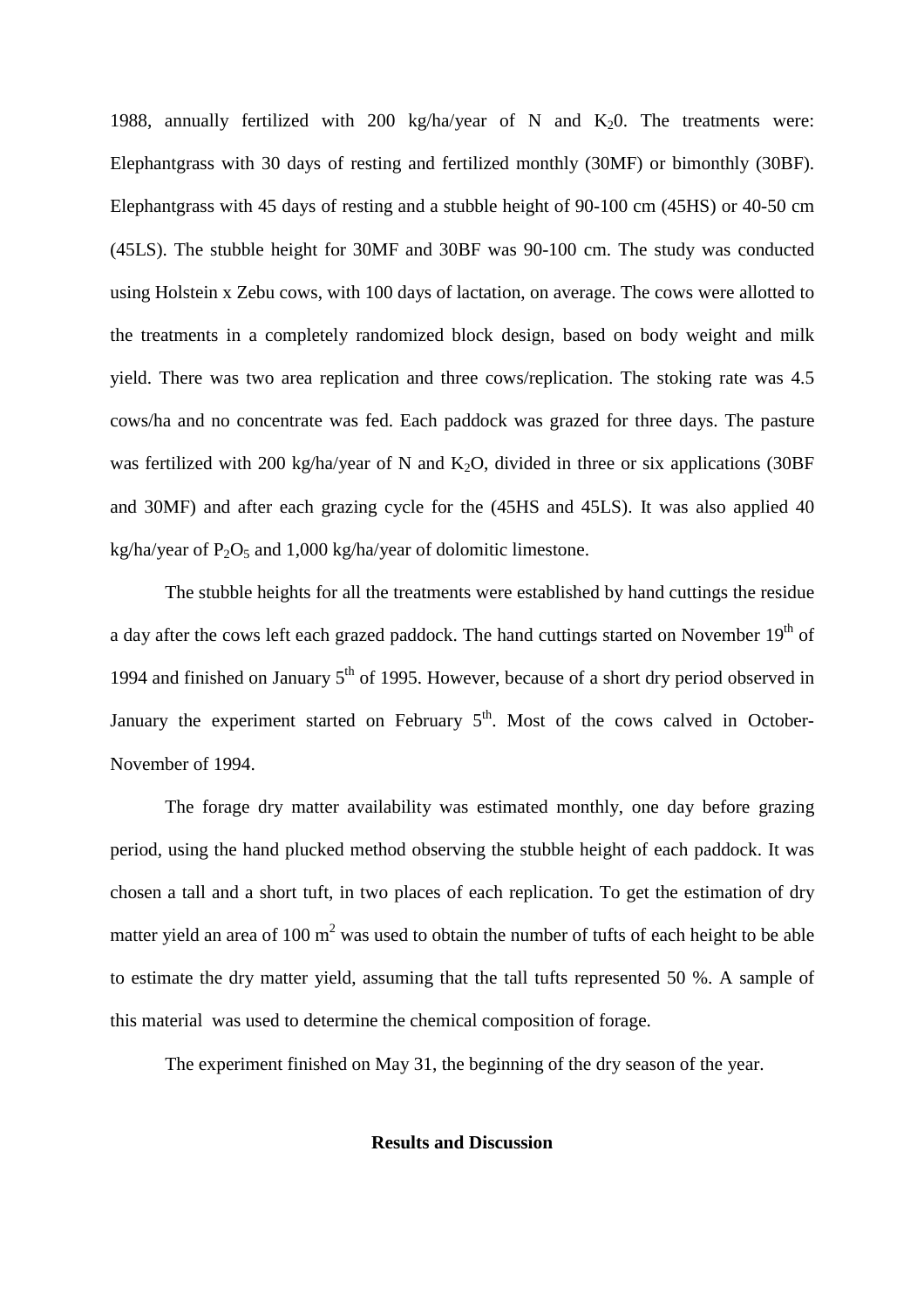The need to established the stubble heights (hand cuttings) in treatments was one of the reasons of delaying the beginning of the trial. In treatments 45HS and 45LS there was necessity to cut the stubble for every grazing cycle since the cows were not able to maintain the planned stubble heights probably due to the selectivity of grazing. Also the pasture grew to above 2 m high during each cycle especially in treatment 45LS, so the stubble was always higher than 40-50 cm high. The same problem with high stubble occurred in treatment 45HS but in a less severe form.

In treatments 30MF and 30BF with stubble heights of 90-100 cm, rarely, there was necessity to adjust it and when it was necessary to do so, it was done only in small spots inside the paddocks.

The overall average dry matter availability during the rainy season was 1.652, 1.465, 1.821 and 1.707 kg/ha/cycle for treatments 30MF, 30BF, 45HS and 45LS, respectively (Table 1). There was no treatment effect (P>0.05) for the dry matter availability. The dry matter availability was higher for the 30MF and 30BF than for 45HS and 45LS treatments during January and February and lower during March and April, respectively. The reason for this may be related to the hand cutting management, adopted for all the treatments in the beginning of the trial, and for every grazing cycle on the 45LS treatment, since the stubble height was always higher than that planned. The average dry matter availability for the intire period probably was lower than normal values and the reason could be related to the short drought period occurred in January of 1995. However Aroeira et al. (1999) found similar values for Elephantgrass pasture grazed with 30 or 45 days of resting during the rainy season, in the same area, but in different years.

The average chemical composition of the forage hand plucked during the rainy season was 15.8, 15.9, 15.4 and 15.8 % of dry matter and 15.1, 14.5, 14.9 and 14.7 % of CP and 66.5, 67.1, 67.2 and 66.4 % of NDF, for the 30MF, 30BF, 45HS and 45LS treatments, respectively.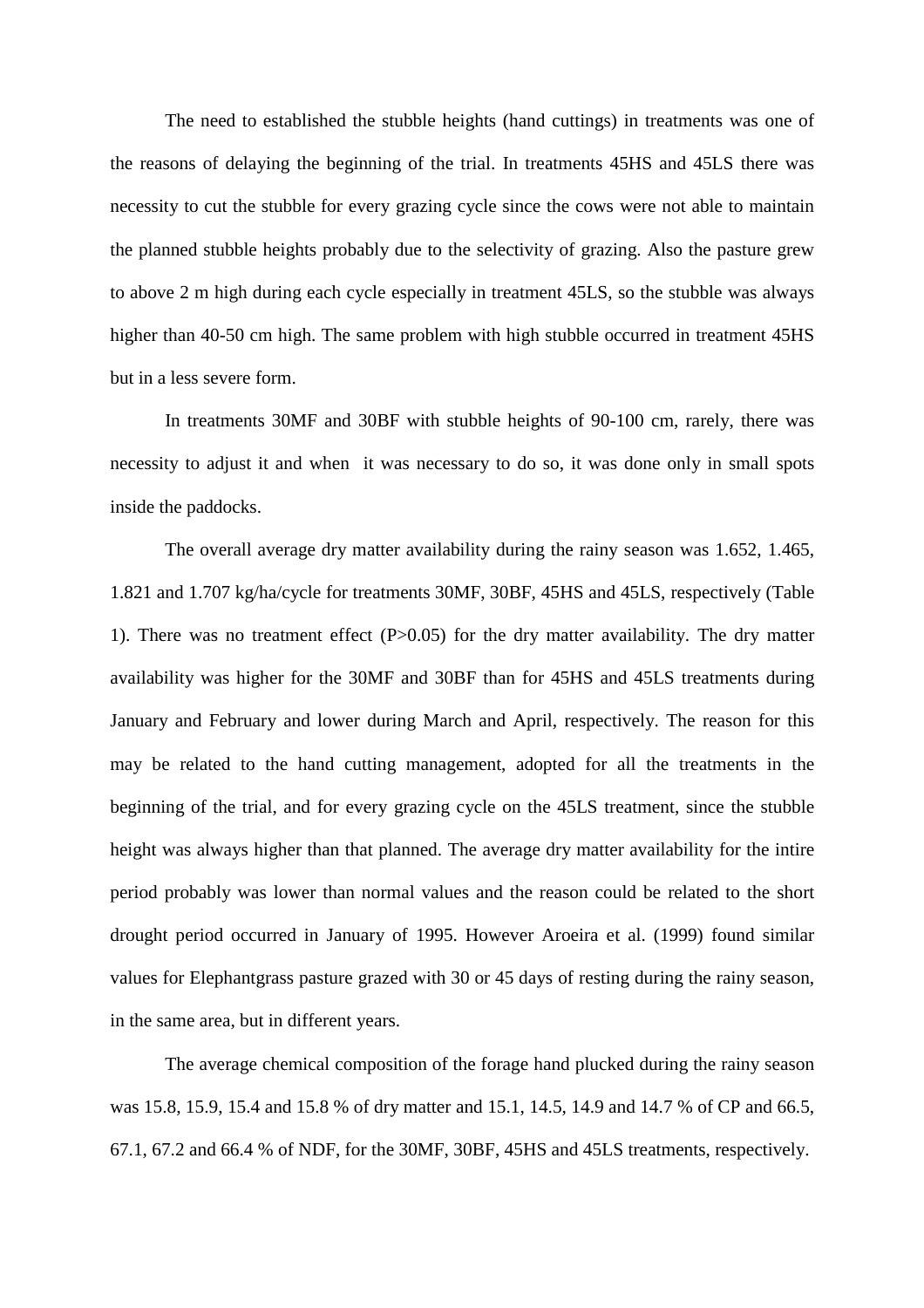The overall average fat corrected (4 %) milk yield was 10.3, 10.5, 9.3 and 9.2 kg/cow/day for treatments 30MF, 30BF, 45HS and 45LS, respectively. There were no effects (P>0.05) of stubble heights or fertilization frequency, but the treatments with 30-day of resting or regrowth produced more (P<0.05) milk than those grazing at 45-day resting (10.4 versus 9.3 kg/cow/day). Similar results were observed by Deresz et al. (1994). However, Aroeira et al. (1999) observed no milk yield difference between 30 versus 45 days resting on Elephangrass pasture. Average 4% fat corrected milk yield in a weekly basis are shown in Figure 1.

In conclusion, cows grazing Elephantgrass managed with 45-day resting produced less milk than cows grazing Elephantgrass with 30 days resting. There was no milk yield difference between the monthly and bimonthly fertilized treatments, neither between the 45 high stubble and 45 low stubble treatments.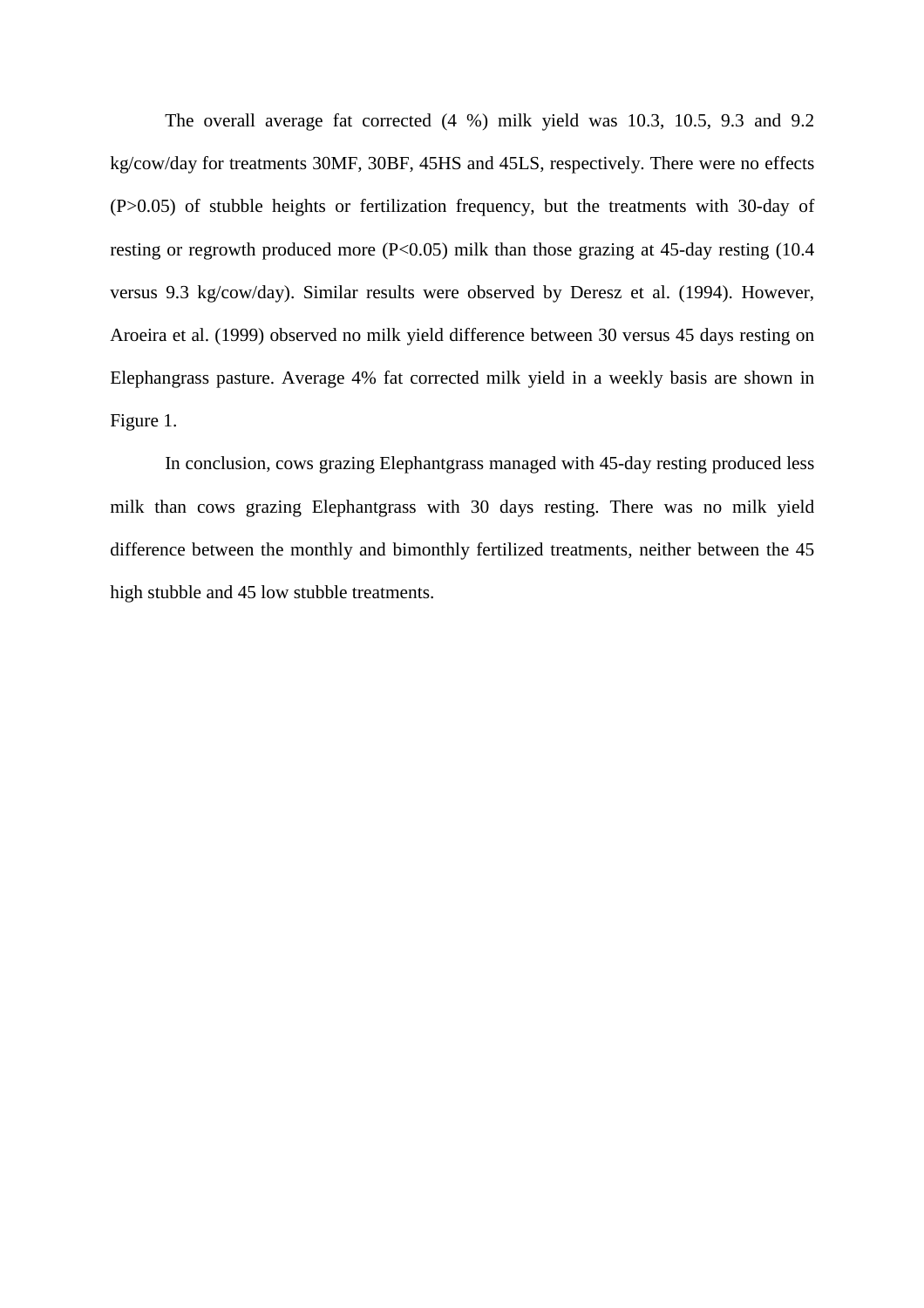### **References**

**Aroeira, L.J.M., Lopes F.C.F., Deresz F., Verneque R.S., Dayrell M.S., Matos, L.L.de, Maldonado-Vasques H. and Vittori A**. (1999). Pasture availability and dry matter intake of lactating cows grazing elephant grass (*Penissetum purpureum*, Schum.). Animal Feed Science and Technology, **78**:313-324.

**Deresz, F., Cóser A.C., Martins C.E., Botrel M.de A., Aroeira L.J.M., Vasquez H.M. and**

**Matos, L.L.de.** (1994). Utilização do capim-elefante (*Pennisetum purpureum*, Schum.) para a produção de leite. In: Simpósio Brasileiro de Forrageiras e Pastagens, Campinas. Anais... Campinas-SP: CBNA, p.183-199.

**Deresz, F.** (1994). Manejo de pastagem de capim-elefante para produção de leite e carne. In: SIMPÓSIO SOBRE CAPIM-ELEFANTE, 2. Juiz de Fora. Anais. Coronel Pacheco, MG: Embrapa Gado de Leite, p.116-137.

| Months   | Treatments |       |       |       | Standard error |
|----------|------------|-------|-------|-------|----------------|
|          | 30MF       | 30BF  | 45HS  | 45LS  |                |
| January  | 1,282      | 1,091 | 1,153 | 881   |                |
| February | 2,041      | 1,921 | 1,783 | 1,561 |                |
| March    | 1,557      | 1,521 | 2,024 | 2,333 |                |
| April    | 1,727      | 1,327 | 2,324 | 2,052 |                |
|          |            |       |       |       |                |
| Mean     | 1,652      | 1,465 | 1,821 | 1,707 | 163.1          |

**Table 1 -** Average dry matter availability (kg/ha) of Elephantgrass pasture managed with different resting periods during the rainy season of 1995.